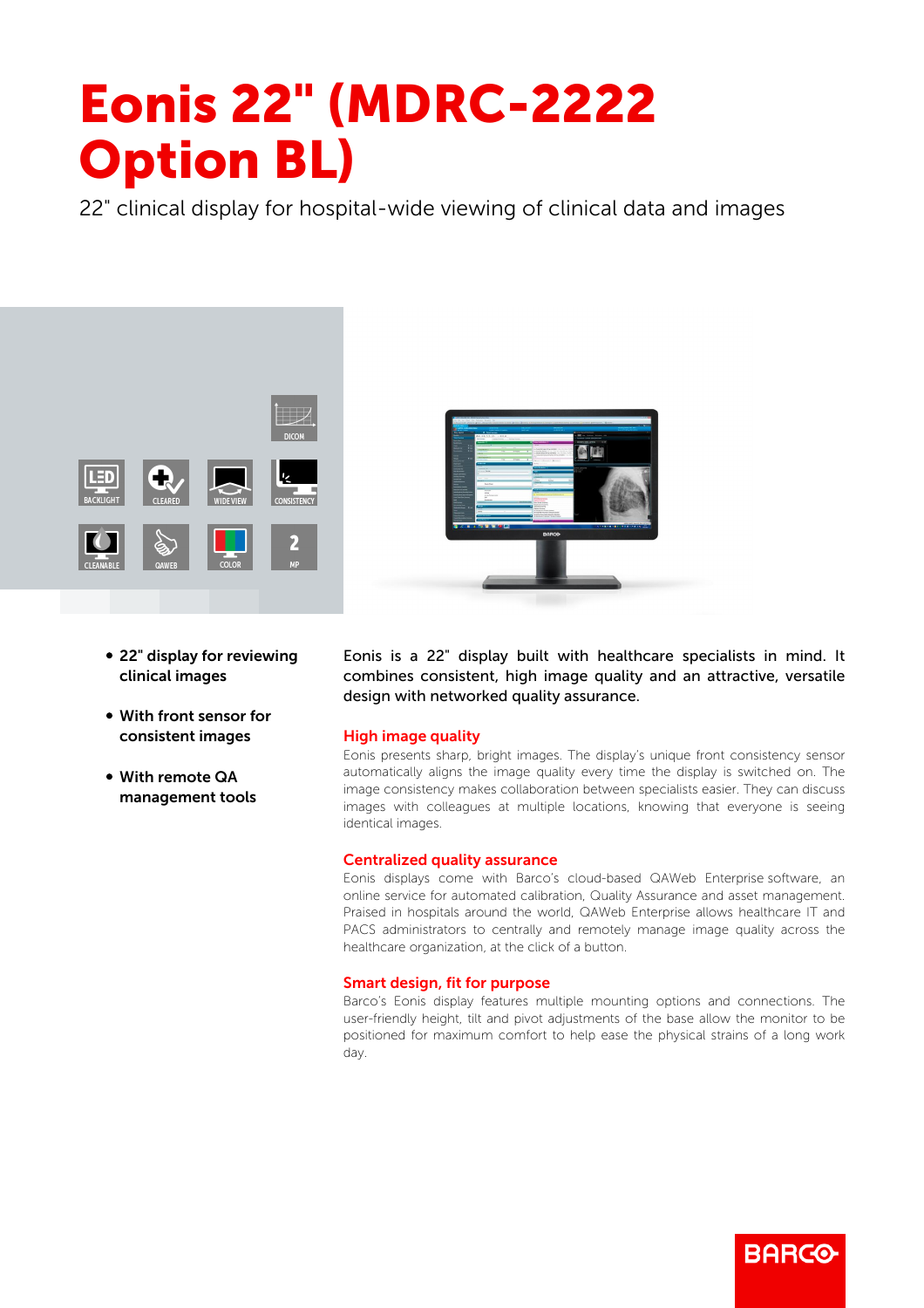| <b>TECHNISCHE SPECIFICATIES</b>                         | <b>EONIS 22" (MDRC-2222 OPTION BL)</b>                                |
|---------------------------------------------------------|-----------------------------------------------------------------------|
| Schermtechnologie                                       | <b>LCD</b>                                                            |
| Actief schermformaat (diagonaal)                        | 546 mm (21.5")                                                        |
| Formaat actief scherm (H x V)                           | 476 x 268 mm (18.7 x 10.5")                                           |
| Beeldverhouding (H:V)                                   | 16:9                                                                  |
| Resolutie                                               | 2MP (1920 x 1080 pixels)                                              |
| Pixelpitch                                              | 0.248 mm                                                              |
| Beeldkleur                                              | Yes                                                                   |
| Grijsbeeldvorming                                       | Yes                                                                   |
| Bit depth                                               | 30 bit                                                                |
| Kijkhoek (H, V)                                         | 178°                                                                  |
| Voorgeprogrammeerde instellingen voor<br>omgevingslicht | Yes, reading room selection                                           |
| Voorsensor                                              | Yes, Front Consistency Sensor                                         |
| Maximale luminantie (paneel standaard)                  | $300 \text{ cd/m}^2$                                                  |
| DICOM-gekalibreerde luminescentie                       | $180 \text{ cd/m}^2$                                                  |
| Contrastverhouding (paneel standaard)                   | 1000:1                                                                |
| Reactietijd ((stijgtijd + valtijd)/2) (standaard)       | 7.5 ms                                                                |
| Kleur behuizing                                         | <b>RAL 9004</b>                                                       |
| Video-ingangssignalen                                   | $1x$ DVI-I<br>1x DisplayPort                                          |
| USB-poorten                                             | 1x USB 2.0 upstream (endpoint)<br>2x USB 2.0 downstream               |
| Power rating                                            | 100-240 Vac, 50/60 Hz, 0.5-0.27 A                                     |
| Energieverbruik                                         | 20 W (nominal)<br>< 0.5 W (hibernate)<br>< 0.5 W (standby)            |
| Afmetingen met standaard (B x H x D)                    | Portrait: 337 x 525~602 x 201 mm<br>Landscape: 514 x 388~498 x 201 mm |
| Afmetingen zonder standaard (B x H x D)                 | Portrait: 315 x 514 x 67 mm<br>Landscape: 514 x 315 x 67 mm           |
| Afmetingen verpakt (B x H x D)                          | 700 x 240 x 460 mm                                                    |
| Nettogewicht met standaard                              | 5.6 kg                                                                |
| Nettogewicht zonder standaard                           | 3.3 kg                                                                |
| Nettogewicht verpakt                                    | 7.0 kg (without optional accessories)                                 |
| Kanteling                                               | $-5^\circ$ to $+22^\circ$                                             |
| Roteren                                                 | $90^{\circ}$                                                          |
| Hoogteregelbereik                                       | 110 mm                                                                |
| Montagestandaard                                        | VESA (100 mm)                                                         |
| Bescherming van het scherm                              | N/A                                                                   |
| Aanbevolen procedures                                   | All digital images, except digital mammography                        |